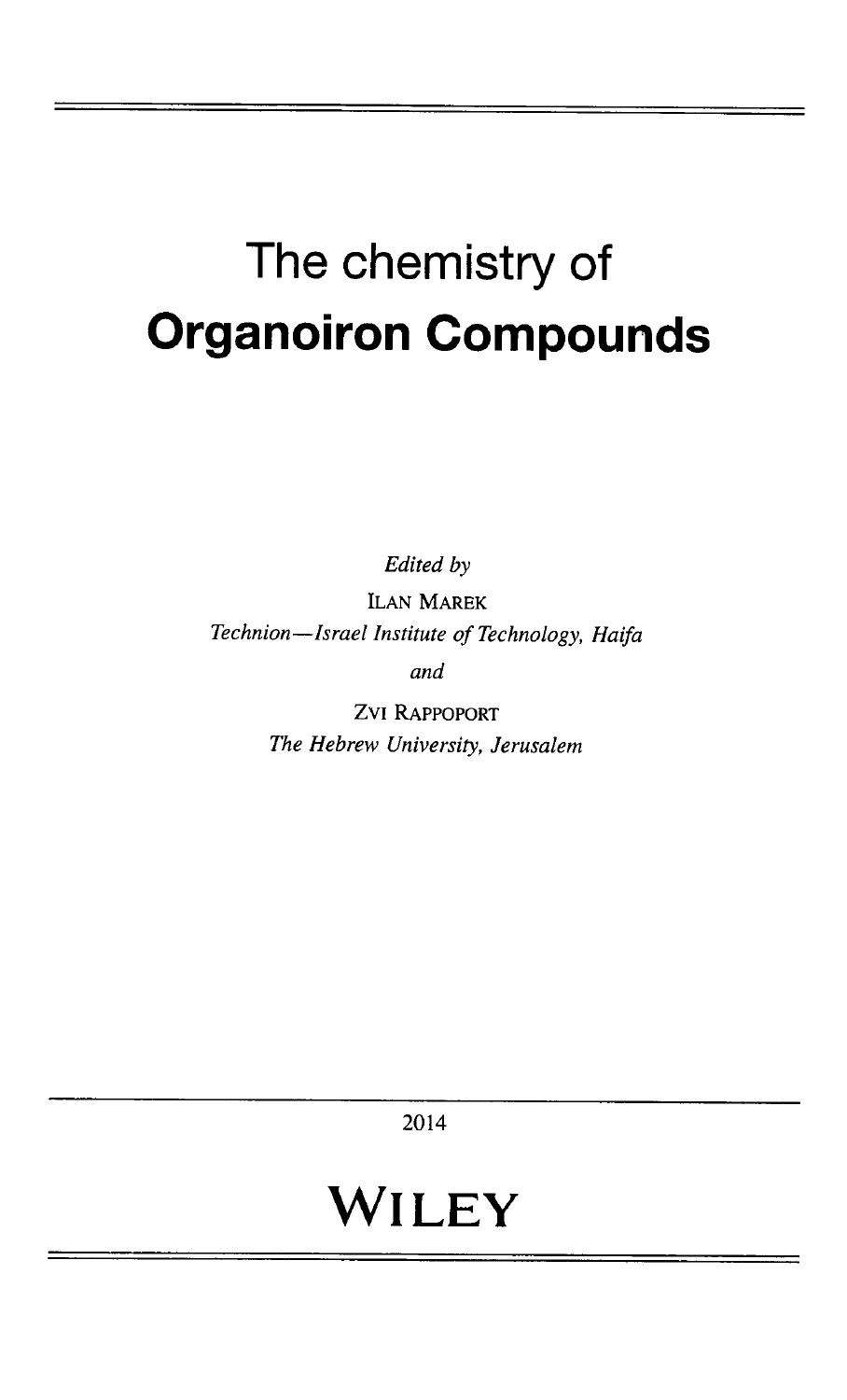## **Contents**

| 1  | Theory of ferrocenyl compounds<br>Etienne Derat, Karine Costuas, and François Volatron                                          | $\mathbf{1}$ |
|----|---------------------------------------------------------------------------------------------------------------------------------|--------------|
| 2  | The thermochemistry and energetics of organoiron compounds<br>Joel F. Liebman and Suzanne W. Slayden                            | 45           |
| З  | Gas-phase ion stereochemistry of iron complexes probed by<br>mass spectrometric techniques<br>Sergiu P. Palii                   | 65           |
| 4  | The coordination and catalytic chemistry of phosphinoferrocene<br>ligands - A concise introduction and update<br>Petr Štěpnička | 103          |
| 5. | The chemistry of diene-iron and dienyl-iron complexes<br>Ingmar Bauer and Hans-Joachim Knölker                                  | 155          |
| 6  | Ferrocenes in frustrated Lewis pair chemistry<br>Gerald Kehr and Gerhard Erker                                                  | 233          |
| 7  | The chemistry of iron-alkyl complexes<br>Eduardo Alberch, Joseph S. Ulicki, MD. Sharif Asad<br>and M. Mahmun Hossain            | 249          |
| 8  | Iron acyl complexes<br>Diana Liebmann, Marc Zastrow and Karola Rück-Braun                                                       | 299          |
| 9  | Iron-promoted reduction reactions<br>Hideo Nagashima, Yusuke Sunada, Takashi Nishikata,<br>and Arada Chaiyanurakkul             | 325          |
| 10 | Iron-mediated asymmetric synthesis<br>Aleš Korotvička and Martin Kotora                                                         | 379          |
| 11 | Organic transformations promoted by Lewis acid iron catalysts<br><b>Emmanuel Vrancken and Jean-Marc Campagne</b>                | 419          |